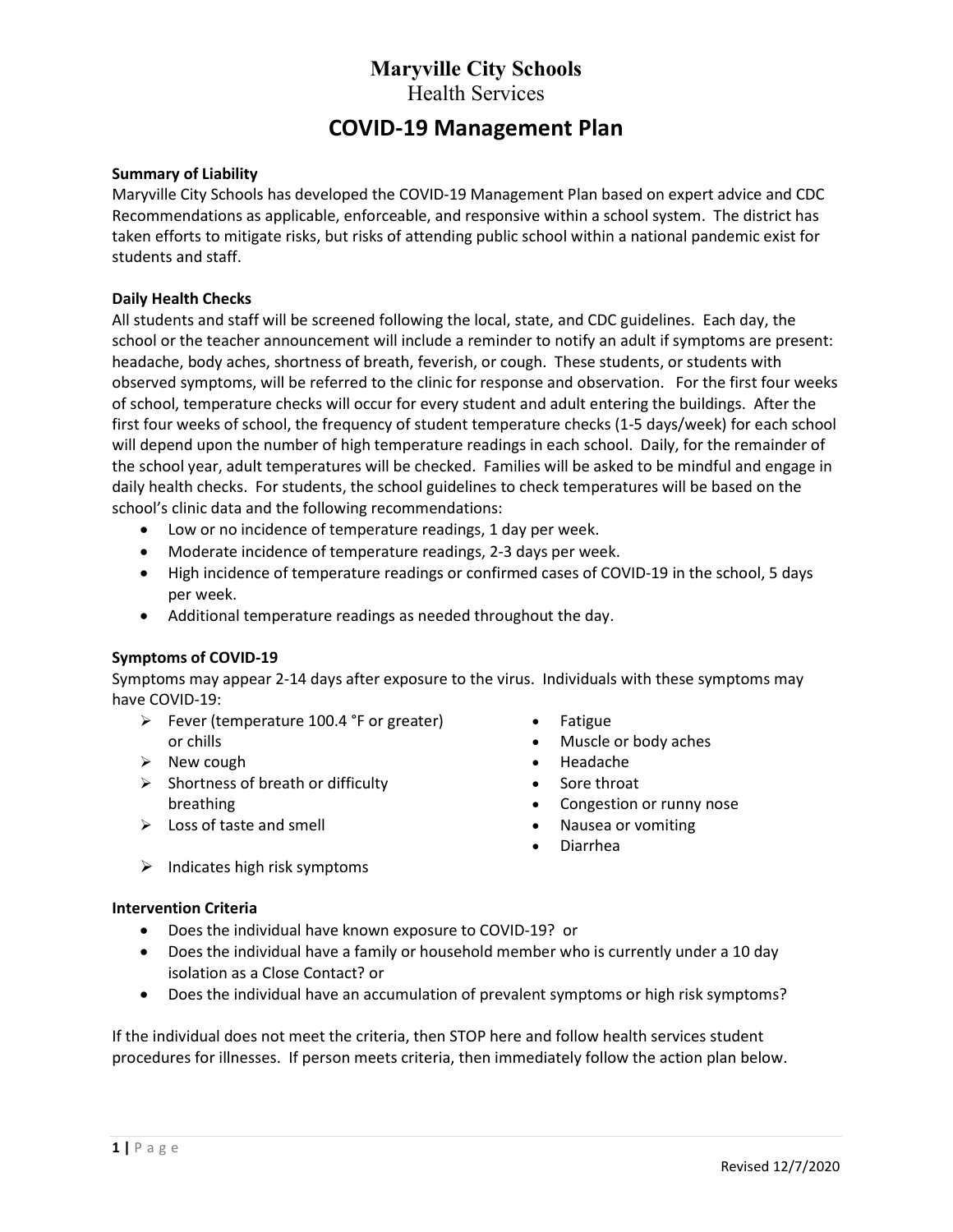#### Action Plan for Active Symptoms

- 1. Employ Social Distancing Techniques
	- Instruct the individual to wear a face mask, and provide mask if he/she does not have one.
	- Isolate the individual or create distancing barriers from others to the best extent possible.
- 2. School nurse, or designee, attending to the individual should use standard precautions and wear appropriate personal protective equipment (PPE).
- 3. For students, the school nurse, or designee, will contact the parent/guardian to report symptoms and verify any potential exposure to a positive COVID-19 person.
- 4. Individuals who exhibit a preponderance of COVID-19 symptoms or high risks symptoms should be sent home, and the parent/guardian will be responsible for making decisions regarding treatment.
- 5. Students and staff should isolate for 10 days with no symptoms for 24 hours immediately prior to returning, unless:
	- a. A health care provider has confirmed that the individual's illness is not due to COVID-19 because another explanation has been identified (e.g., fever due to urinary tract infection, strep throat confirmed by a positive strep test, rash from poison ivy, etc.). Diagnoses of upper respiratory tract infection, pneumonia, pharyngitis without positive strep test, seasonal allergies, allergic rhinitis, or viral illness, does not exclude the diagnosis of COVID-19 and will not be considered adequate to authorize return to school; or
	- b. The individual has documentation of a negative COVID-19 test after the onset of symptoms with no fever and improvement in symptoms for 24 hours.
- 6. No one awaiting test results should attend school or participate in any school functions.

#### Exposure Descriptions

- Direct Firsthand Exposure (more than 15 minutes and less than 6 feet) with a positive COVID-19 person).
- Indirect Secondhand Exposure (more than 15 minutes and less than 6 feet) with someone who has been in direct contact with a positive COVID-19 person.

Only Direct Firsthand Exposure will warrant a response plan and consideration for quarantine.

#### For confirmed, documented COVID-19 Cases Involving Students or Staff:

- 1. District and school administrators will work with local health officials and families regarding confirmed cases of COVID-19. Contact tracing and communication of any confirmed cases of COVID-19 will be managed on a case-by-case basis, in cooperation with local health authorities. Confidentiality will be maintained in accordance with the Americans with Disabilities Act (ADA) and Health Insurance Portability and Accountability Act of 1996 (HIPAA).
- 2. The student/employee with COVID-19 will not be allowed to return to school for a minimum of 10 days. The person must be symptom free for 24 hours immediately prior to returning.
	- If asymptomatic, the individual may undergo additional testing to end the 10 day isolation early. Documentation from at least two consecutive respiratory specimens collected ≥24 hours apart (total of two negative specimens) tested using an FDAauthorized molecular viral assay to detect SARS-CoV-2 RNA must be provided to the health department for release from isolation. Once the health department releases the individual, he or she may return to school. Close Contacts traced from the first positive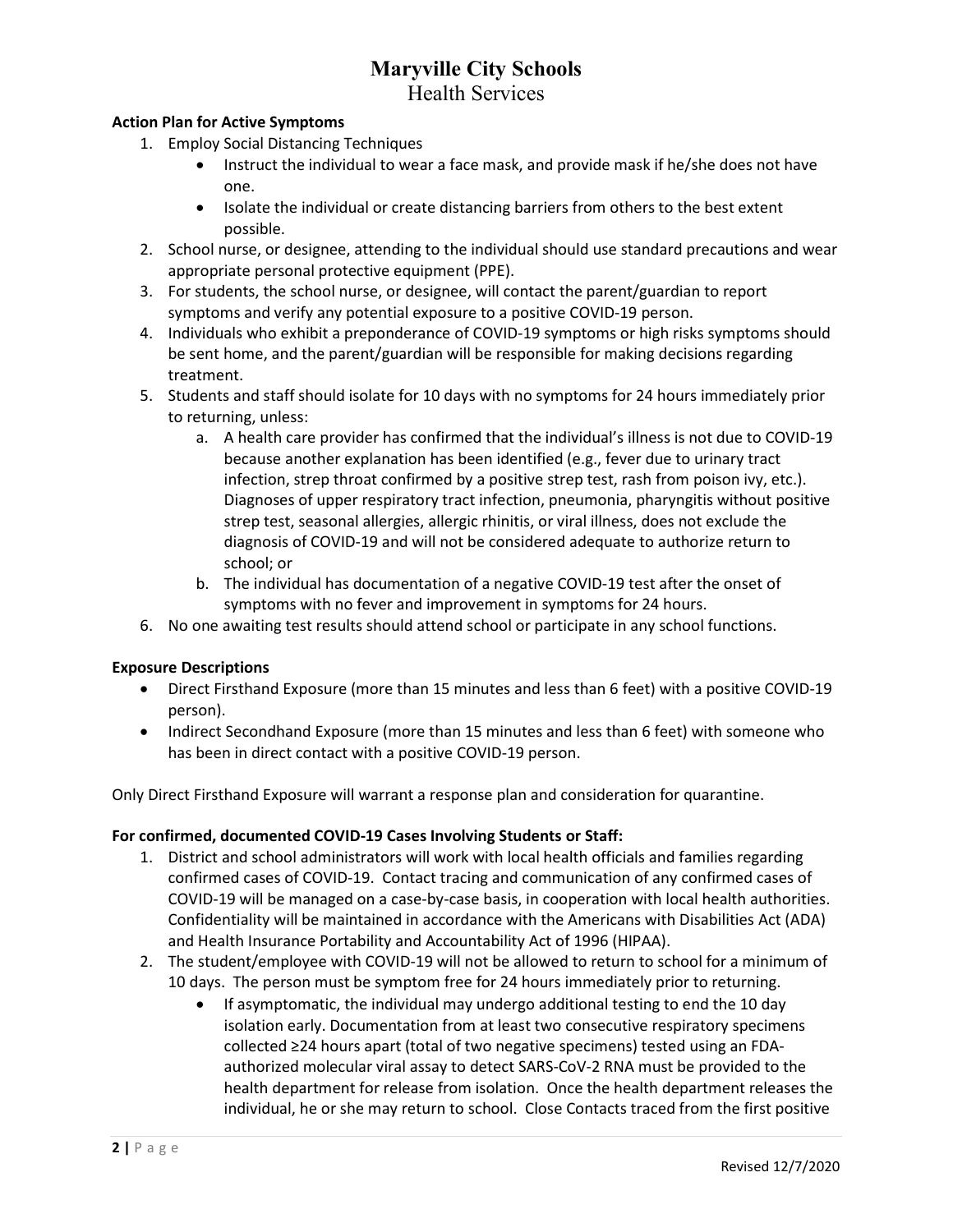test must continue to serve the 10 day Isolation regardless of the two negative tests to provide early release to the positive case.

- 3. All students and staff members who have been in close contact (defined by TN Department of Health as within 6 feet for 15 or more minutes) with a confirmed case will need to isolate for 10 days if asymptomatic after separation from the positive case.
	- For younger students, this may apply to everyone in the classroom.
	- For older students (where seating may be well defined and close contacts limited more to social grouping and easier to separate and identify), there may be individuals in the same classroom who are not identified as close contacts and would not require quarantine.
	- The Tennessee Department of Health states it is not necessary to obtain a COVID-19 test for an individual identified as a close contact, unless the individual develops symptoms of COVID-19.
	- A negative COVID-19 PCR test, administered after Day 5 of the quarantine, shortens the 10 day quarantine to 7 days for asymptomatic individuals. Documentation must be provided to the school for your student to return earlier.
	- If symptoms develop during the quarantine period, the individual must complete isolation for an additional 10 days.
	- Close contacts are asked to contact the school clinic if symptoms are observed.
	- For Household Close Contacts, the 10-Day Count is determined by the Health Department and communicated back to the school district.
		- o The 10-Day Isolation begins when the Household Close Contact discontinues contact engagement from the positive case. For household members, an assurance of complete isolation of the positive case from siblings and other members living in the home allows the 10 - Day Isolation count to begin on the same day for those other persons.
		- o If all household members share any living spaces during the 10 day quarantine (bedroom, bathroom, kitchen, etc.), then the 10-Day Isolation begins at the end of the positive person's 10-Day Isolation.

#### Re-admittance to School

All returning students with a COVID-19 positive diagnosis or COVID-like symptoms shall be re-admitted through the school clinic and asked several health questions to confirm absence of symptoms. Likewise, these students may be provided more frequent health and fever checks upon the return to school.

Individuals who receive a positive COVID-19 test will not be required to isolate as a Close Contact or Household Contact for 90 days.

#### Communication

Staff members and parents will be notified of all positive cases of COVID-19 in the schools. The report will include the classification of the active person: student, grade level, and classroom as appropriate, or certified adult, classified adult, and grade level as appropriate.